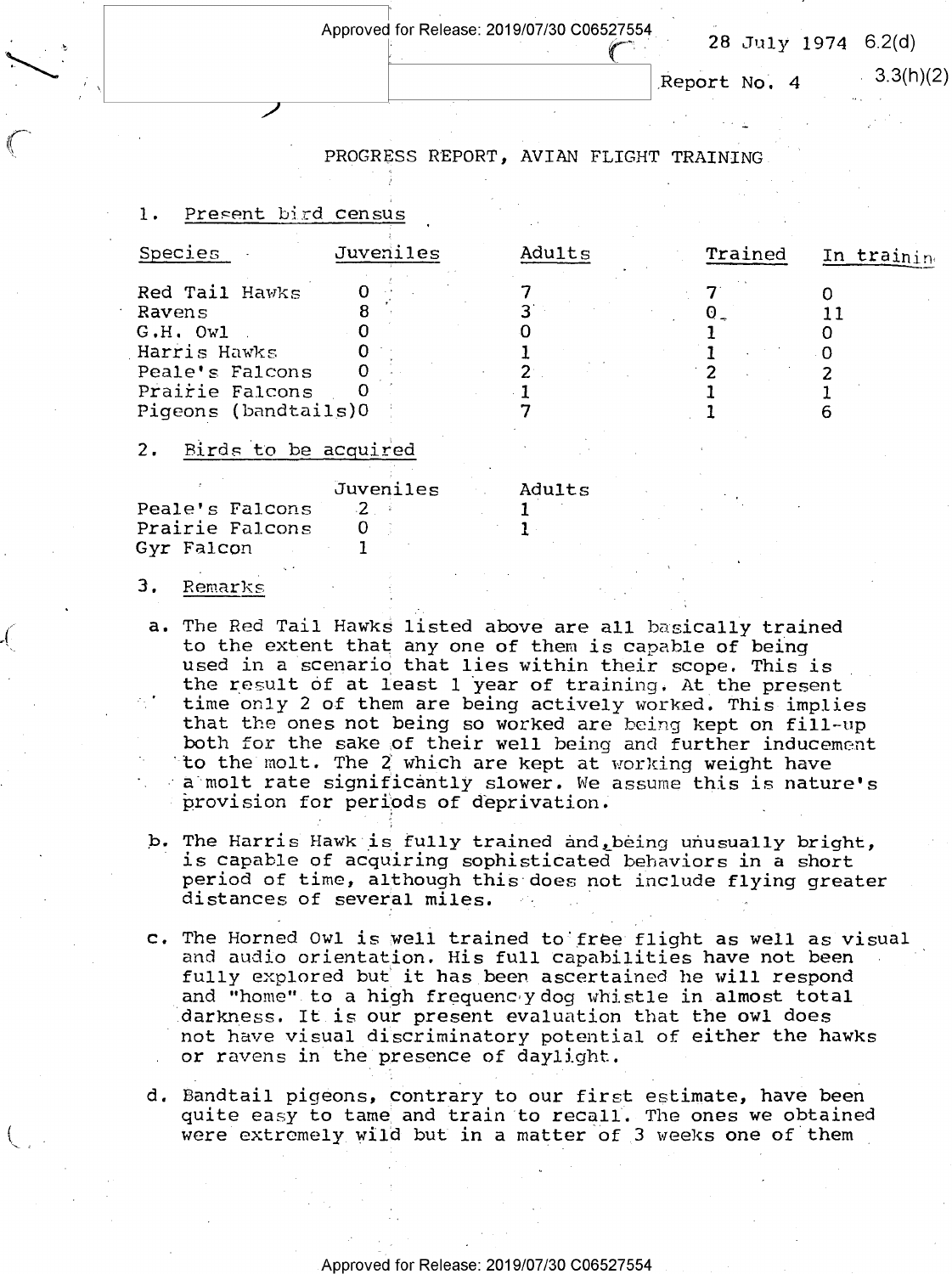readily responds to a whistle in free flight. It is noted, however, it does not have the degree of discrimination we are used to in our other birds at this stage of its training. We also observe it does not appear to have the faculty of carrying the amount of weight we had hoped it might. might. **The complete of the complete of the complete**  $\mathcal{L}$ 

2.

- e. Regarding the birds to be acquired: arrangements have been made with Canadian exporters for the PEALE'S Falcons. with the blessings of the proper Fish and Game authorities it will only be a short time until they are in transit. The amount of time they will be in quarantine is still not determined. The additional PRAIRIE Falcon mentioned above should be in our possession in the coming week but, again, we defer to the Fish and Game officials. Arrangements have also been made for the GYR Falcon but because of certain restrictions we will not be able to take possession until some time in October.
- The 8 juvenile RAVENS are all exceptional prospects. As the result of many years of experience, and of past mistakes,we are confident these birds have a very special place in our future plans. Fortunately, they were acquired at almost the exact time best suited to imprint them to humans and not too young to impede their proper start in life. In this regard.a matter of only one or two days is critical. Experience has also taught us that these birds must be entirely hand fed and must proceed to a condition of full growth before subjected to deprivation. At this stage they are in perfect condition and, in our judgement, almost ready to start training.,

#### Training schedule 4.

 $\mathcal{L}_{\mathcal{F}}$ 

 $C_{\mathbb{C}}$ 

 $\overline{\phantom{a}}$ 

 $\checkmark$ 

a. While daily reports are included herein, we feel some further definition is needed to round out the picture of the past several weeks. We are, of course, in short supply of falcons, a situation to be resolved in the near future. The male PEALE'S has shown both outstanding potential and ability. He, like all falcons, require <sup>a</sup> very delicate touch until behavior patterns have been firmly established. We feel the daily reports do not present an accurate picture of this bird. In part, we must accept some of the responsibility in attempting"' to avoid live stimulus in training. We have recently adopted another course and the difference was noticeable almost instantly. The falcon has changed from a reluctant trainee to a charger who needslittle or no persuasion. He is presently performing to what we feel is the limit of our safety factor which will be covered in more detail later in this report, The same story applys to the PRAIRIE

Approved for Release: 2019/07/30 C06527554

. .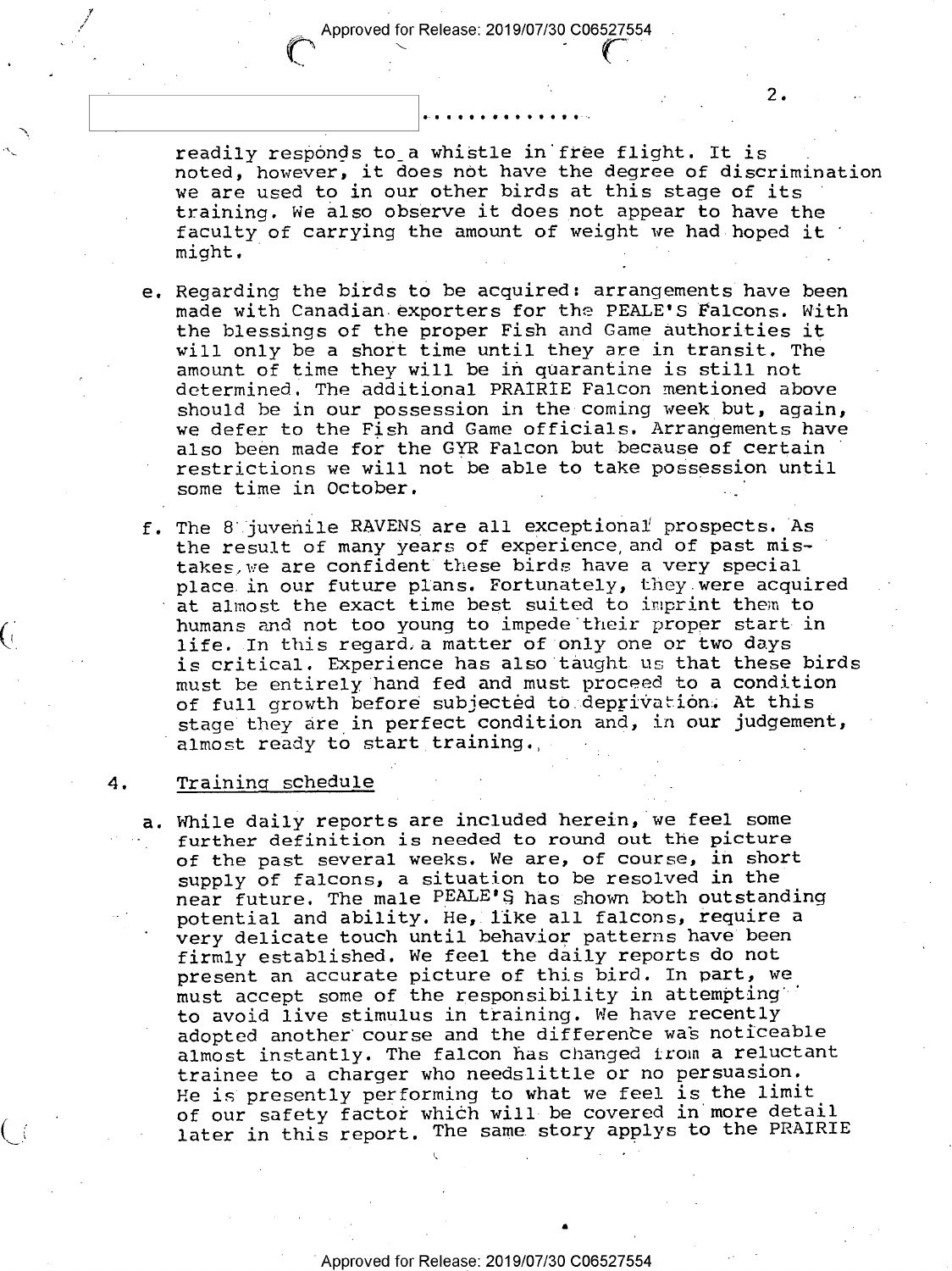$\sim$ 

falcon except for the fact that this bird has always<br>shown strong motivation. His limitation was due to impaired<br>wing feathers which have now molted. In spite of his small<br>size it is our belief he will live up to all our e

#### $5.$ The Saga of Do da

\

We feel thatthose who have suffered through former reports<br>must be familiar with Do da the RAVEN; I suspect they are also<br>familiar with the fact that I had represented in the familiar with familiar with the fact that I had very small expectations<br>for one of his species on this project even though I had raised and trained him from the time he was a small downy<br>fledgling he was in a class by himself,<br>too numerous to mention,<br>In any case he had a very large

s to mention,

bag of tricks and was loved by all. In view of these talents I suppose I shouldn't have been too surprised when he so quickly became a star on this project. The accompanying<br>resume gives some notion of his brief but spectacular<br>career on San Clemente Island. In a little over 3 months<br>he was doing up to 6 miles from shore to boat and very<br> I would like to recap some of the day to day experiences<br>that do not become apparent in the rather terse daily report.<br>When one is not personally involved in handling these<br>birds it would not be easy to visualize how they that finally did him in. In the early stages the native<br>birds did not pose such a threat but, it is a fact that,<br>as they became more familiar with our schedule they would<br>time their attacks to coincide. Do da had found out but other ravens were a different matter. They had developed the technique of hiding behind a nearby bluff, waiting for the most opportune time to attack. Typically, Do da would<br>parry these tactics with small dog fights during the first<br>mile at which point the pair of ravens would turn back<br>toward shore. From that point our observer would u only learning to do what is expected of them but, at the same on his part, had reached some stage of sophistication, although,

 $3<sub>1</sub>$ 

 $-$  /  $-$  /  $-$  /  $-$  /  $\cdot$  /  $\cdot$ 

L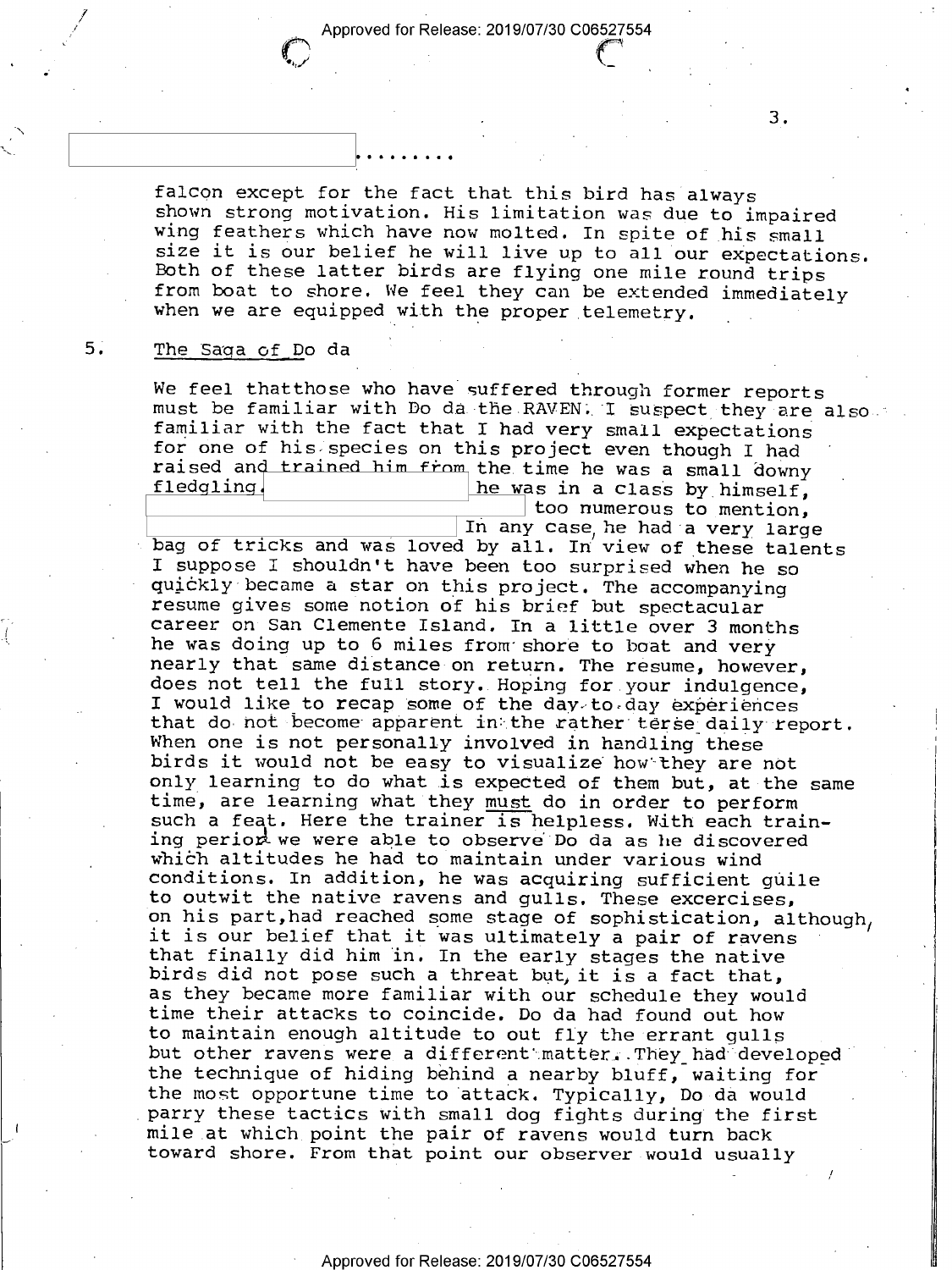$\sim$  ,  $\sim$  ,  $\sim$  ,  $\sim$  ,  $\sim$  ,  $\sim$  ,  $\sim$  ,  $\sim$  ,  $\sim$  ,  $\sim$  ,  $\sim$  ,  $\sim$  ,  $\sim$  ,  $\sim$  ,  $\sim$  ,  $\sim$ 

lose visual contact. There was always a tense few minutes<br>until Do da appeared from out of the blue and the trainer<br>on the bo-t breathed another sigh of relief. His condition<br>were extreme he was never breathing heavy and o to make it to the boat and failed. In any case, it is a certainty

The other documents with this report are self explanatory. Others will be included in report No. 5.

## Telemetry

6.

We have located what is purported to be the most reliable telemetry system available for use on birds and other wildlife. The system includes a small beacon which is attached to the bird and a receiver which picks up the b when the bird is in the air and approximately 1 mile<br>on the ground. The name of the company is

We hope to work out something with the Contracting Officer in the shortest possible time for the purchase of one of these units.

Respectfully

*រជា*លើក្នុងកំព<sub>ាក</sub>្រ

 $4\cdot$